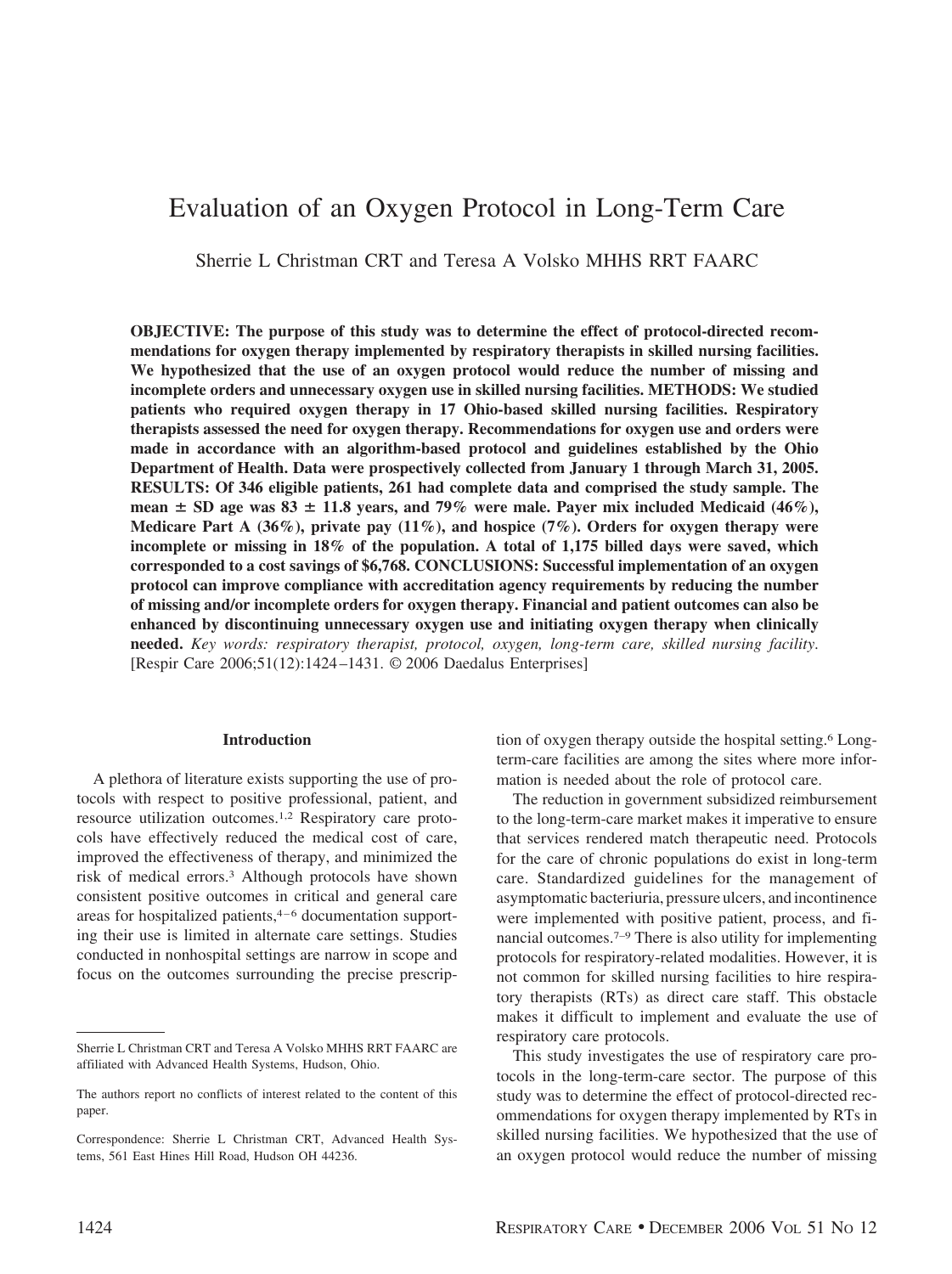and incomplete orders and oxygen use in skilled nursing facilities.

### **Methods**

A prospective, observational study was conducted to assess the appropriateness and completeness of orders for oxygen therapy in the long-term-care environment. Seventeen Ohio-based skilled nursing facilities participated in the study. The facilities included in this study did not employ RTs to provide direct patient care. Respiratory consultative services by licensed respiratory care practitioners were provided to each of the skilled nursing facilities by the respiratory service company contracted for the provision of respiratory equipment and supplies. No additional charges were incurred for the respiratory care consultative services, which were available to all of the contracted skilled nursing facilities without regard to study participation.

Data were collected on patients with orders for oxygen therapy from January 1 through March 31, 2005. RTs, employed at the aforementioned contracted respiratory service provider, conducted a thorough chart review, patient history, physical assessment, and noninvasive measurement of oxygen saturation performed via pulse oximetry  $(S_{pQ_2})$ . Patients were excluded from the study if the medical record was not available for review or if the RT was unable to complete a history and physical assessment.

# **Data Collection: Presence and Completeness of the Physician's Oxygen Therapy Order**

Prior to determining if the patient met criteria for the protocol, data from the physician order section of the medical record were collected with respect to the presence and completeness of an oxygen order. In accordance with guidelines established by the Ohio Department of Health, a complete physician order was required for all patients receiving oxygen therapy. Complete orders for continuous oxygen therapy must contain the delivery device, fraction of inspired oxygen  $(F_{IO_2})$  or flow rate, and frequency of use. Requirements for complete as-needed oxygen orders include specifying a reason for use, in addition to meeting all of the criteria, mentioned above, pertaining to orders for continuous oxygen therapy. Examples of specific reasons for as-needed oxygen use included, but were not limited to, chest pain and shortness of breath.

A respiratory assessment form (Appendix) was used to document current orders, demographic, pertinent laboratory, and radiological information, as well as physical assessment findings. Recommendations to obtain or amend a physician order, to ensure compliance with standards established by accreditation agencies, were documented in the Suggested Plan of Action section of the form. Recommendations for order clarifications were made after the patient was assessed. This allowed suggestions for protocol-driven flow rate and/or  $F_{IO}$ , changes to be included with the order clarification suggestions. Each recommendation the RT made for an order change was written very specifically, in a step by step format. For example, if an order for oxygen via nasal cannula did not specify the flow rate, the RT would write the recommendation as follows: "Current order for oxygen therapy incomplete. The flow rate on the oxygen concentrator is set at 1 L/min. The patient is resting comfortably. The  $S_{pQ}$  is 92% on 1 L/min of oxygen via nasal cannula, continuously. Vital signs are stable and listed above. (1) Suggest clarifying the oxygen order as follows: discontinue current order for oxygen therapy via nasal cannula. (2) Suggest ordering oxygen therapy as follows: oxygen at 1 L/min via nasal cannula, continuously."

## **Data Collection: Protocol Implementation**

Suggestions for oxygen titration were based on a sign and symptom, algorithm-based care plan (Fig. 1). A recommendation to reduce the delivered flow or  $F_{IO}$ , was made if the patient was clinically stable and did not display clinical signs of hypoxemia or indications for oxygen therapy. Indications for oxygen therapy included shortness of breath, tachycardia, diaphoresis, and confusion. The protocol allowed for some flexibility in the titration criteria for individuals with documented evidence of pre-existing chronic hypoxemia.  $S_{pO_2}$  criteria could be modified in those instances, at the discretion of the attending physician.

Once the plan of care was devised and documented, the RT reviewed the proposed plan with a designated representative at the respective nursing home. This designated individual was selected by facility preference. In some instances the representative was a bedside nurse. In others it was a charge nurse, nursing supervisor, or director of nursing. The facility representative was responsible for communicating the recommendations for care and obtaining complete orders for oxygen therapy from the resident's attending physician. If the physician was on site, the RT worked with the facility representative to communicate care recommendations. Because the RT was not an employee of the skilled nursing facility, all verbal and/or telephone physician orders needed to be transcribed by the facility representative.

The RTs used a tracking sheet to record the number of evaluations conducted, and recommendations for changes in the patient's plan of care. The date, patient name, room number, oxygen orders, diagnosis, physician, and recommendations for care were recorded. The form was reviewed at the next scheduled facility visit and updated to indicate whether the physician accepted or rejected the protocol-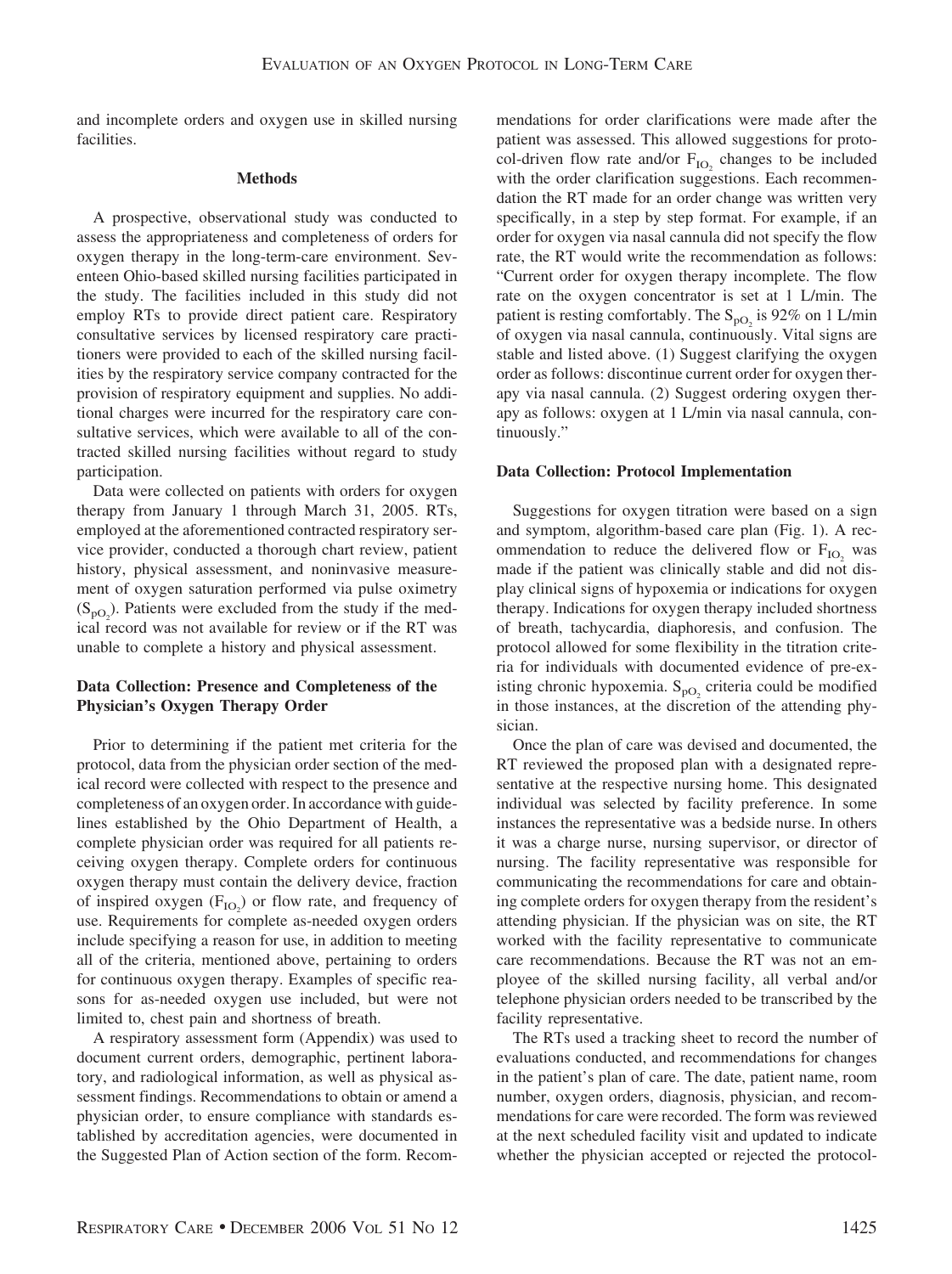

Fig. 1. Algorithm depicting the respiratory consultant protocol for the initiation and titration of oxygen therapy.

directed recommendations. Facility visits were scheduled approximately every 2 weeks. The RTs would indicate in the Results section of the tracking sheet whether the recommendation was accepted. If further follow-up was needed on a particular recommendation, the RT would summarize the findings under the Action Taken portion of the form. For example, if a recommendation to obtain an order for oxygen therapy was specified and the physician had not reviewed the recommendation, any written or verbal follow-up with the facility designee regarding this issue would be summarized in this section of the tracking sheet. The RT could also include a brief explanation for additional follow-up.

Oxygen use data were collected on each patient who received oxygen therapy. The number of hours the patient used oxygen therapy was obtained from the hour meter on the concentrator. The hours of use (as-needed and continuous) were collected on a weekly basis for each study participant and documented on a facility-specific oxygen delivery form. If the patient required a portable means of oxygen delivery, the liquid oxygen or compressed oxygen use was calculated and then added to the hourly totals obtained from the oxygen concentrator. Total hours of use were divided by a factor of 24 to derive days of use. Data from the forms were entered into spreadsheet software (Excel, Microsoft, Redmond, Washington) and imported into statistics software (SPSS 10.0, SPSS, Chicago, Illinois) for analysis.

## **Calculation of Saved Billed Days and Cost Savings**

The number of saved billed days, within the respective month, for each patient receiving continuous oxygen therapy whose oxygen order was discontinued or changed from continuous to as-needed, was tallied. The number of days the patient was ordered oxygen therapy was standardized to the number of days contained within the given month (31 for January and March, and 28 for February). A monthly calculation for saved days and consequent cost savings was used to comply with the regulations for oxygen billing in skilled nursing facilities set forth by the Ohio Depart-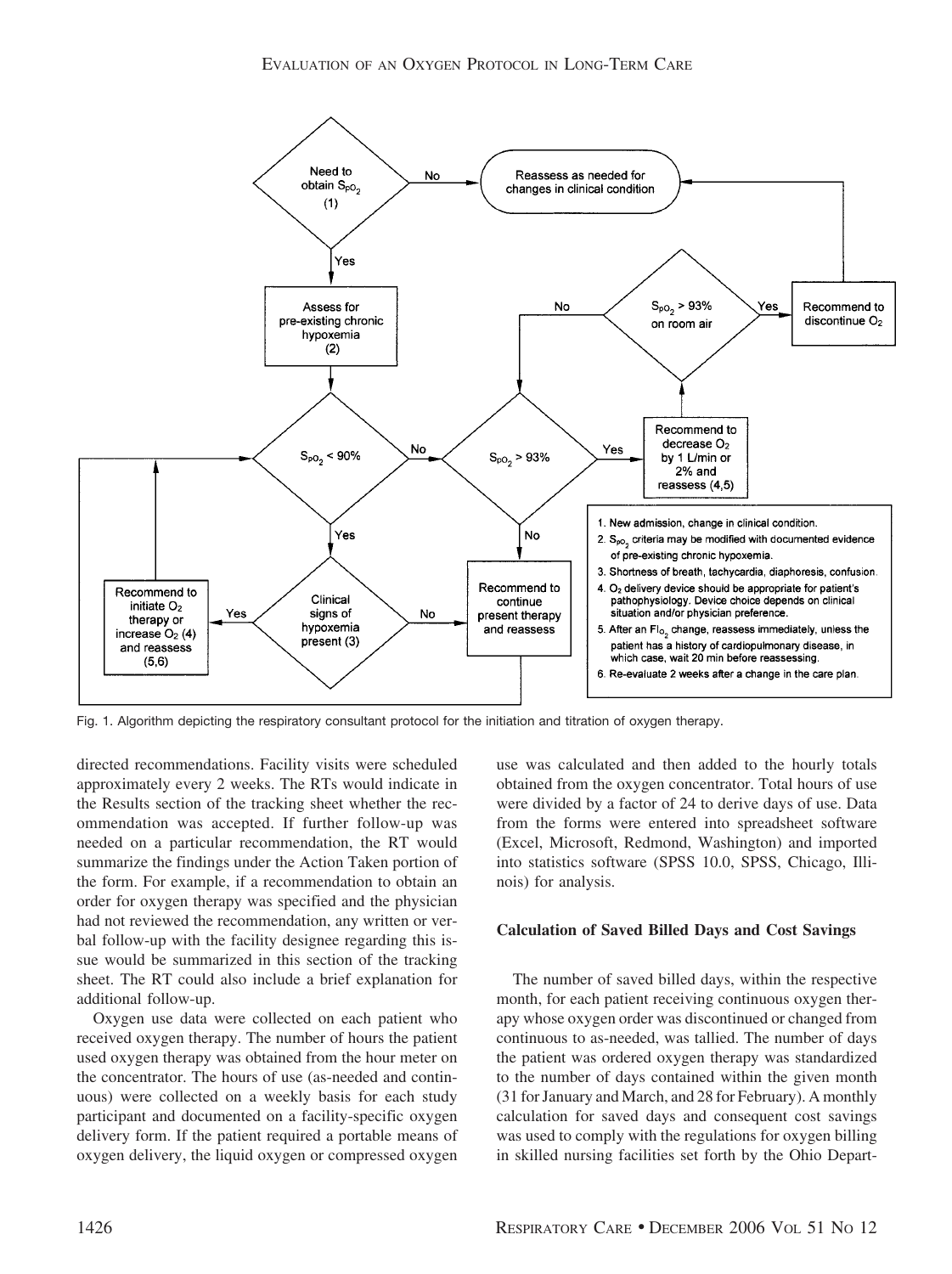|  |  |  | Table 1. Summary of Recommendations for Changes in the Respiratory Care Plan |  |
|--|--|--|------------------------------------------------------------------------------|--|
|  |  |  |                                                                              |  |

|                                            | Recommendations | Accepted Recommendations |                  |           |
|--------------------------------------------|-----------------|--------------------------|------------------|-----------|
| Recommendation                             | $n = 261$       | %                        | $\boldsymbol{n}$ | $\%$      |
| No change to current plan indicated        | 108             | 41                       | <b>NA</b>        | <b>NA</b> |
| Obtain an oxygen order                     |                 |                          |                  | 100       |
| Discontinue oxygen                         | 71              | 27                       | 66               | 93        |
| Wean oxygen flow                           | 12              |                          |                  | 67        |
| Clarify incomplete oxygen order            | 41              | 16                       | 35               | 85        |
| Change from continuous to as-needed oxygen | 11              |                          |                  | 64        |
| Initiate oxygen therapy                    | 13              |                          | 12               | 92        |
| $NA = not applicable$                      |                 |                          |                  |           |

ment of Health and Human Services and the Centers for Medicare and Medicaid.

The number of saved days, for patients whose continuous oxygen therapy order was discontinued, was calculated on a monthly basis by the following formula;

Billed days saved from the discontinuation of continuous oxygen orders  $=$  (days of ordered therapy– oxygen days used)

The number of days of ordered therapy was equivalent to the number of days in that respective month. The oxygen days used were equal to the actual number of days the patient received continuous oxygen therapy, before the order was discontinued. The number of billed days saved from the discontinuation of continuous oxygen therapy orders was totaled.

The number of billed days saved for oxygen orders changed from continuous to as-needed was calculated by the following formula;

Billed days saved from the conversion of continuous oxygen to as-needed orders  $=$  days of ordered therapy–days of continuous oxygen therapy -as-needed days

The number of days of ordered therapy was equivalent to the number of days in the respective month. Days of oxygen therapy were equal to the actual number of days the patient actually received continuous oxygen therapy before the order was changed to as-needed. The as-needed days were equal to the actual hours of oxygen use for patients with as-needed orders, before the order was discontinued.

Patients ordered oxygen on an as-needed basis only were excluded from the calculations for saved billed days and cost savings. This was due to the fact that saved billed days and potential cost savings for these patients would be projected. The cost savings for these patients could not be calculated, because there is no actual value for days of ordered therapy. The number of saved billed days was equal to the sum of all of the days for each of the study subjects for the 3-month study period.

Cost savings were calculated by converting the number of saved days to saved hours and multiplying that factor by a cost of \$0.24 per hour. The cost calculation was based on the Ohio Medicaid per diem rate, which equates to \$0.24 per hour.

All demographic, oxygen use, cost, and protocol data were stored in spreadsheet software (Excel, Microsoft, Redmond, Washington) and analyzed with statistics software (SPSS 10.0, SPSS, Chicago, Illinois).

#### **Results**

A total of 346 patients were evaluated. Eighty-five eligible patients were excluded from the study because either the chart (9 instances) or the patients (76 instances) were unavailable. The study population was predominately male  $(n = 206, 79\%)$ . The ages of the patients participating in the study ranged from 30 years to 102 years. The mean  $\pm$  SD age was  $83 \pm 11.8$  years. Payer mix included Medicaid (46%), Medicare Part A (36%), private pay (11%), and hospice (7%). Diagnosis codes varied and included 10 respiratory-related and 44 nonrespiratory diagnoses. Three of the 5 most frequently occurring diagnoses were pulmonary related, and included unspecified viral pneumonia  $(n = 17)$ , pneumonia organism unspecified  $(n = 21)$ , and chronic obstructive pulmonary disease  $(n = 48)$ . The remaining 2 most frequently occurring diagnoses were cardiac arrhythmia ( $n = 74$ ) and unspecified essential hypertension  $(n = 18)$ .

Recommendations for changes in the patient's plan of care were made in slightly more than half of the study population ( $n = 153, 59\%$ ) (Table 1). Reductions in flow rates or  $F_{IO}$ , were made in 5% of those evaluated. The RTs recommended that oxygen therapy be discontinued in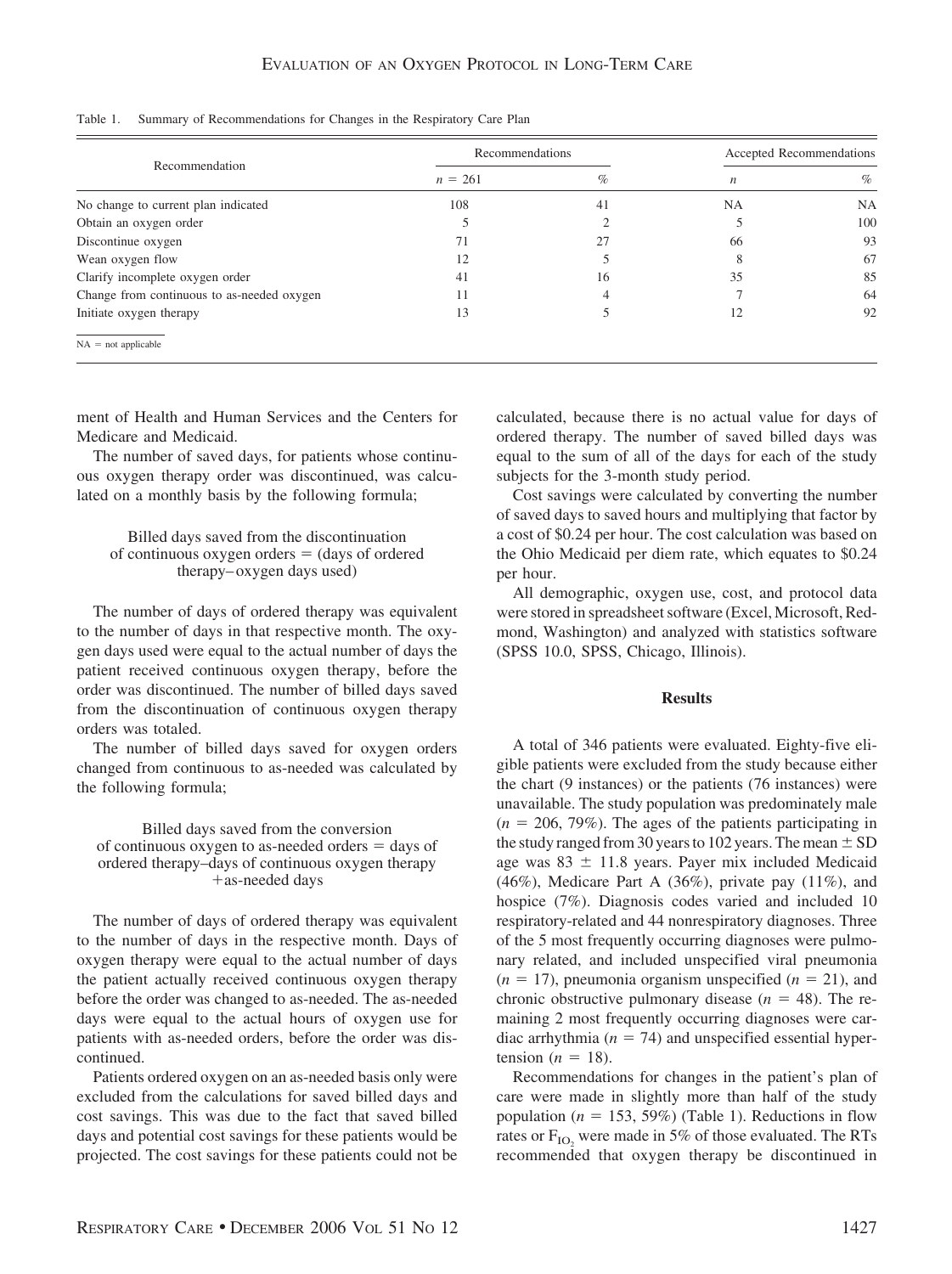| Month    | Days Saved by Discontinuing<br>Continuous Oxygen<br>Therapy Order | Days Saved by Changing<br>Continuous to As-Needed<br>Oxygen Therapy | Dollars Saved by<br>Discontinuing Continuous<br>Oxygen Therapy Order | Dollars Saved by Changing<br>Continuous to As-Needed<br>Oxygen Therapy |
|----------|-------------------------------------------------------------------|---------------------------------------------------------------------|----------------------------------------------------------------------|------------------------------------------------------------------------|
| January  | 398                                                               | 46                                                                  | \$2,292.48                                                           | \$264.96                                                               |
| February | 210                                                               | 61                                                                  | \$1,209.60                                                           | \$351.36                                                               |
| March    | 294                                                               | 166                                                                 | \$1,693.44                                                           | \$956.16                                                               |
| Total    | 902                                                               | 273                                                                 | \$5,195.52                                                           | \$1,572.48                                                             |

Table 2. Summary of Savings to the Participating Skilled Nursing Facilities

20.5% of the study population. On application of the protocol, recommendations to initiate oxygen therapy occurred in 5% of the population  $(n = 13)$ . Oxygen was administered for a total of 720 hours (30 d) in this group and had an associated cost of \$172.80. The remaining 13.2%  $(n = 46)$  of the recommendations were suggested to ensure compliance with guidelines for complete oxygen therapy orders. Very few patients received oxygen therapy without a written physician order ( $n = 5, 2\%$ ).

A cumulative savings of 1,175 billed days resulted from discontinuing oxygen therapy (Table 2). A total of 902 saved billed days were realized when orders for continuous oxygen therapy were discontinued per protocol. An additional 273 billed days were saved when continuous orders were changed to as-needed, whereby no oxygen use was recorded.

Applying the Medicaid per diem rate to the number of days that continuous oxygen therapy was not billed for resulted in a quarterly cost savings of \$5,195.52. A quarterly savings of \$1,572.48 for nonbilled days resulted when oxygen therapy was changed from continuous to as-needed (see Table 2). Accounting for the cost of initiating oxygen therapy per protocol, a total cost savings of \$6,768.00 was realized.

#### **Discussion**

The economic impact of health-care reform caused a shift in the provision of care along the spectrum from the acute-care setting to long-term care or home care.10 This shift along the continuum of care resulted in the transfer of more acutely ill patients from the hospital to alternate care sites.11 The need for increased services and higher levels of care in this long-term-care setting, particularly in skilled nursing facilities, must be addressed to ensure appropriate matching of services to the individual's need. Specifically, with regard to the provision of oxygen therapy, the economic and clinical merit of respiratory care protocols in the acute-care setting is well documented.12,13 The changes in the health-care delivery system drive a need for protocol-based respiratory care along the continuum of care. Therefore, it is not unimaginable that similar results can be obtained from implementation of respiratory care protocols, particularly oxygen protocols, in the long-term-care setting.

The challenge to implementing respiratory care protocols in alternate care venues, such as skilled nursing facilities, is that few facilities directly employ RTs. Many skilled nursing facilities do not provide complex respiratory services and are unable to financially support the employment of RTs. In these cases, protocol implementation may be hindered if RTs are not on staff to provide individualized, thorough patient assessments and allocate respiratory care based on therapeutic need.

This prospective study is unique in that the researchers recognized the aforementioned barrier to protocol implementation in their research design. Protocol application was performed in a nontraditional manner. The RTs applying the protocol were employed by the vendor supplying the respective facilities with respiratory-related durable medical equipment and supplies. This method of protocol application offered a unique way to derive financial and quality-of-care outcomes at alternate care sites. However, this altered the typical process associated with the implementation of respiratory care protocols. Since the RT was not directly employed by the facility, an additional step was needed to ensure compliance with state guidelines for medical order transcription. The RT was unable to transcribe an order or independently make the necessary adjustments to the flow rate,  $F_{IO_2}$ , or use of oxygen therapy. Therefore, a recommendation for the algorithm-based change was written. The recommendation was discussed with a facility designee, who then took responsibility for contacting the physician, obtaining the order, and carrying out the suggested plan. This extra step required good communication and interdisciplinary teamwork.

A majority of patients, nearly 56%, had advanced chronic stable hypoxemia or unstable disease conditions and did not require a change in their oxygen therapy plan of care. The protocol used in this study incorporated a loop for repeated evaluation of patients who required continued oxygen use. The algorithm also integrated a mechanism for repeated assessments to ensure that the most appropriate level of oxygen support was delivered. Interestingly, oxygen therapy was initiated on 13 patients without oxygen therapy orders. These patients were receiving other forms of respiratory care, such as medicated aerosol therapy, and were evaluated by the RT on request of the facility's nursing staff. The indications for initiation of ox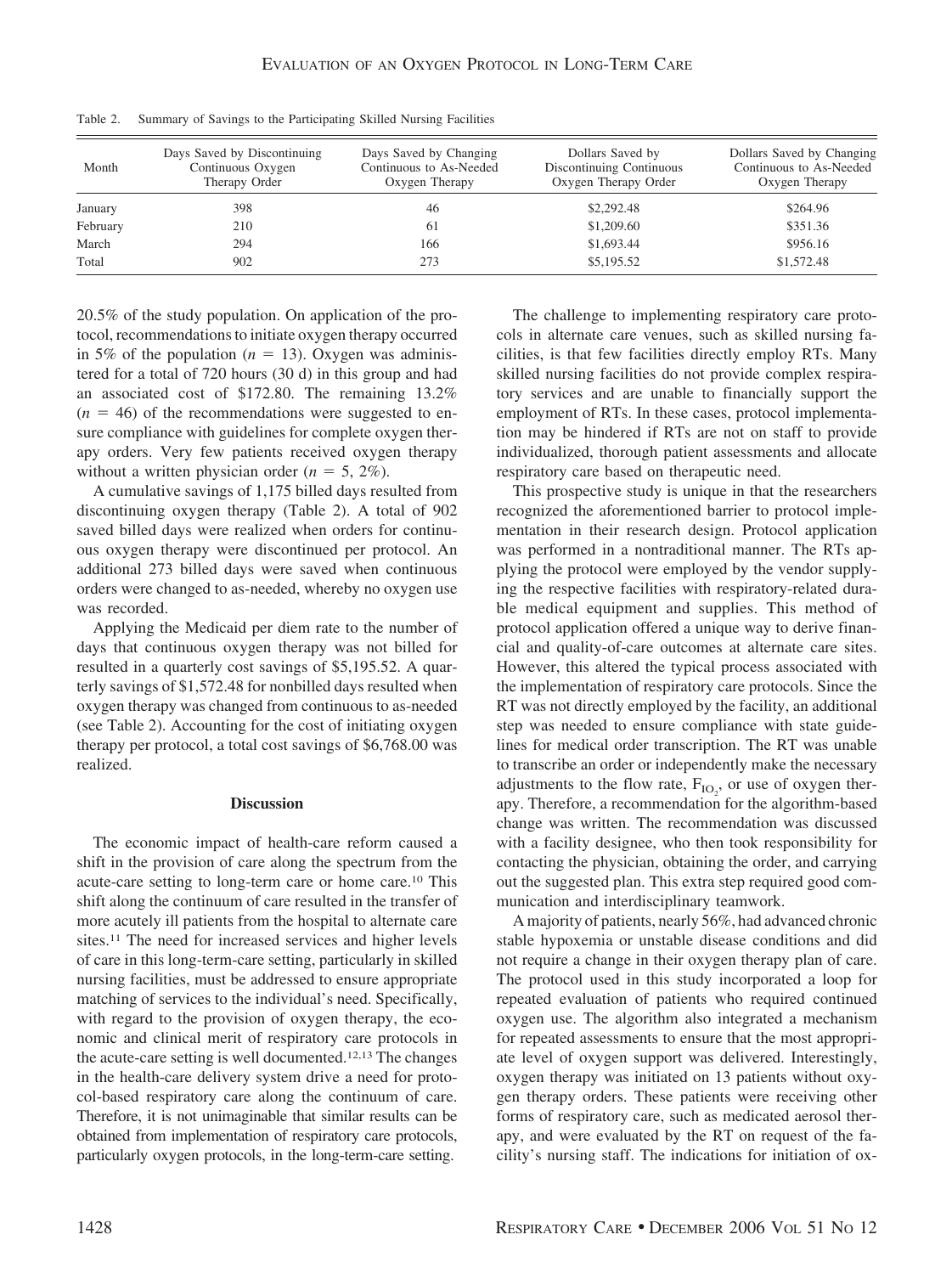ygen therapy were met and recommendations for therapy were accepted for all 13 patients by the attending physician. The initiation of oxygen therapy may have prevented a patient transfer to the emergency room or a hospitalization. The additional cost of oxygen therapy in this subset of the study population was negligible and totaled only \$172.80. However, the ability to accurately collect outcome data related to the initiation of oxygen therapy was a limitation of this study. The effect the initiation of oxygen therapy per protocol had on morbidity and mortality of the population in the alternate care setting is of notable interest and worthy of further investigation.

Incomplete or missing orders for oxygen therapy were a frequent occurrence in this study. Although we did not specifically gather this data, anecdotal experience suggests that order-entry errors may be attributed to communication problems and lack of knowledge about what constitutes a complete oxygen order. Miscommunication between the discharging facility and the admitting skilled nursing staff, incorrect transcription of hospital discharge orders, and transcription errors made by the admitting nurse may account for order errors and omissions. It is easy for transcription errors to occur if the staff, from the referral source or admitting facility, is not familiar with the regulatory guidelines established for complete oxygen orders. The creation of a template for oxygen orders may address this problem and provide a mechanism to guide the correct transcription of oxygen orders. An example of an order template would be: "Oxygen by \_\_\_\_\_\_\_\_\_\_ (insert type of oxygen delivery device) at \_\_ L/min, delivered \_\_\_\_\_\_\_\_\_\_ (insert either *continuous*, *as-needed*, or *during sleep*). as-needed use for \_\_\_\_\_\_\_\_\_\_\_ (insert guidelines or rationale for as-needed use)."

The recommendation of as-needed oxygen orders often served as a buffer to reduce the apprehension or anxiety experienced by the patient or direct care staff in association with discontinuation of oxygen therapy. It was much easier to overcome the fear of discontinuing therapy when an as-needed order was approved and the oxygen delivery system was left in the patient's room if needed. The staff was more apt to support and obtain an order to discontinue oxygen when there was actual proof that the oxygen delivery system and device were readily available and not used. There were instances when oxygen therapy was needed only at specified times, such as with meals, during physical activity, and for chest pain. In these instances, as-needed orders allowed for the appropriate matching of therapy to patient need and avoided the use and expense of continuous oxygen therapy when the indication for use was not met. From a cost standpoint, the savings associated with the use of as-needed orders was nearly one fourth (23.2%) of the total savings.

This study had many limitations, such as the inability to establish a control group to compare and statistically analyze the effect the protocol had on cost, morbidity, and mortality. The use of a control group would have also allowed for a more accurate calculation of cost savings realized by protocol implementation. The assumption taken in this study was the duration of a month's time period, which is a typical billing cycle. In reality, the cost savings reported in this study are conservative. In all probability, the cost savings reported may be underestimated, since patients could have potentially been receiving and incurring charges for oxygen therapy beyond the time frame limitations imposed by this study. Additionally, the costsavings associated with this study was a best estimate. Standards governing the pricing durable medical suppliers may employ are lacking, with respect to the provision of oxygen-related products and services. The costs for oxygen-related durable medical equipment varies by supplier. The only common denominator is that suppliers may not exceed the Medicaid per diem rate. To derive the best estimate of cost savings, the Medicaid per diem rate of \$0.24 per hour was applied uniformly to the study population, without regard to payer status.

It may seem atypical for a vendor to be concerned with improving the financial outcomes of their customers. Vendors may be unlikely support for this type of protocol application, because of the additional expense of hiring RTs to implement protocol-driven care and the potential revenue loss through the discontinuation of goods sold (oxygen in this case) to the customer base. However, this "out of the box" thinking may reap benefits that reach beyond the positive patient and financial outcomes established in the literature. The ability to document the improved quality of direct care and financial outcomes is a powerful marketing tool that can be used by skilled nursing facilities. Feedback to referral sources (long-term acute care facilities, hospitals) may positively impact census by increasing the number and/or severity of illness of patients transferred to that nursing home. Quality and financial outcomes data may also enhance the negotiation of the contracted rate for patients with managed-care health coverage. The vendor, of course, would benefit from improvements in nursing-home census, particularly if those admitted were in need of respiratory-related products and services. The ability to provide respiratory consultative services, implement protocols, and report outcomes could be a powerful marketing tool vendors could use to increase their market share. In considering implementation of a protocol, potential loss of revenue should not be a concern; therapy not indicated (or needed) should not be billed. However, further investigations are needed to substantiate these potential benefits.

This study established the need for oxygen therapy protocol-based care in the alternate care site venue. The findings demonstrated that positive financial and patient outcomes can be derived from the application of protocol-based care in the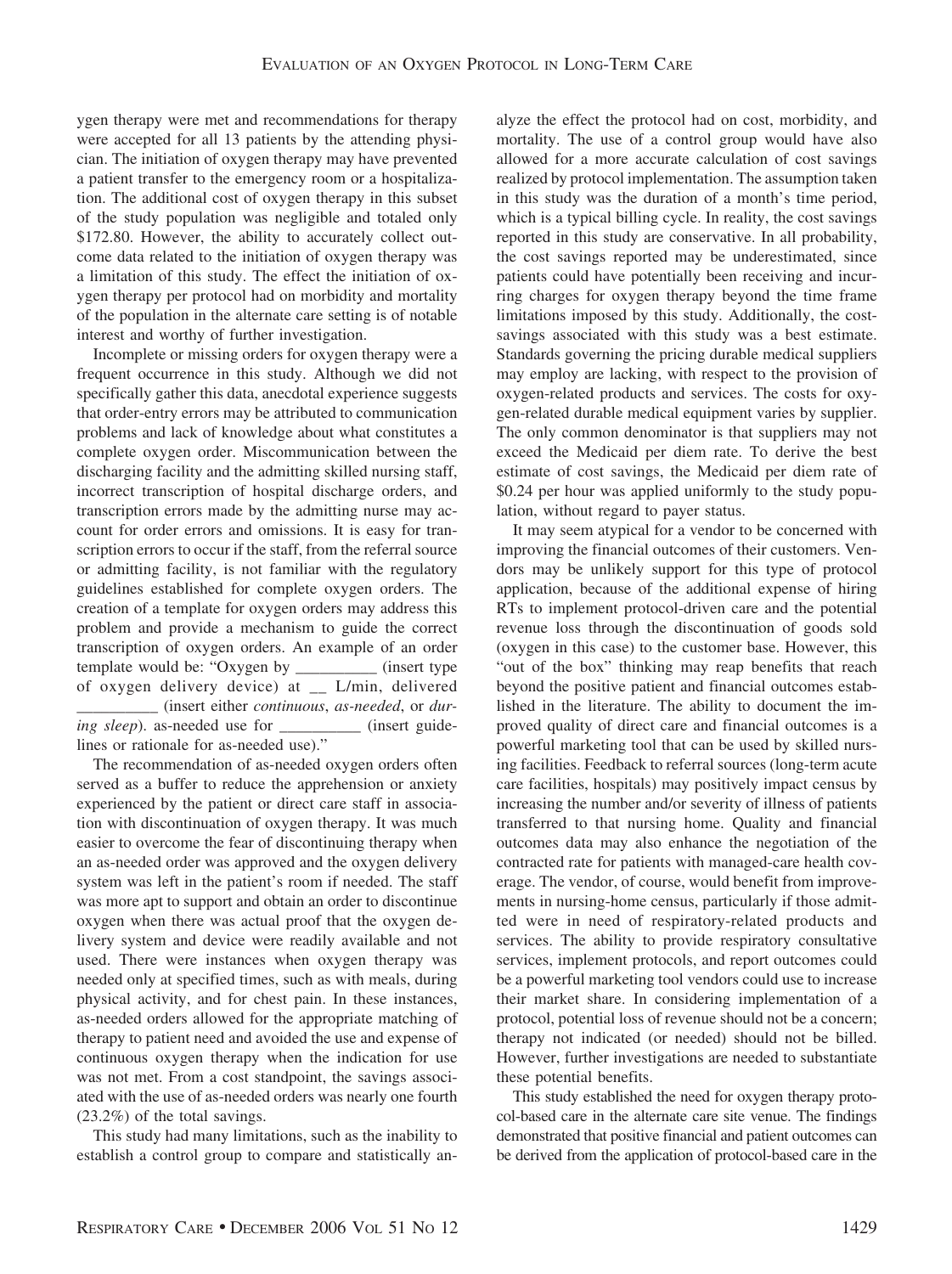long-term-care environment. The process of implementing this oxygen protocol in skilled nursing facilities was a bit unconventional and somewhat cumbersome. Nevertheless, a paradigm shift was realized, indicating that the use of protocol-based respiratory care is feasible in environments that may not be designed to support their use.

## **Conclusions**

The use of respiratory care protocols for oxygen therapy can be successfully implemented in a nontraditional manner in the long-term-care setting. Successful patient and financial outcomes can be derived from the use of protocol-based care in this sector. A quarterly cost savings of \$6,768.00 was realized, even when RTs were not directly employed by the skilled nursing facility. There are many critical elements for implementation of protocol-based oxygen therapy in this venue. Educating the RT on the algorithm for care and protocol evaluation is essential. It is also important to educate the facility staff on the regulations governing complete oxygen orders. Order templates may be beneficial in improving compliance with voluntary and state-mandated accrediting bodies, by prompting staff to transcribe orders correctly. Communication and cooperation for the coordination of care between the RT and the facility's direct-care staff is also an essential element for successful implementation of protocolbased care.

#### **REFERENCES**

1. Kollef MH, Shapiro SD, Clinkscale D, Cracchiolo L, Clayton D, Wilner R, Hossin L. The effect of respiratory therapist-initiated treatment protocols on patient outcomes and resource utilization. Chest 2000;117(2): 467–475.

- 2. Brokalaki H, Matziou V, Zyga S, Kapella M, Tsaras K, Brokalaki E, Myrianthefs P. Omissions and errors during oxygen therapy of hospitalized patients in a large city of Greece. Intensive Crit Care Nurs 2004;20(6):352–357.
- 3. Konschak MR, Binder A, Binder RE. Oxygen therapy utilization in a community hospital: use of a protocol to improve oxygen administration and preserve resources. Respir Care 1999;44(5):506–511.
- 4. Komara JJ, Stoller JK, The impact of a postoperative oxygen therapy protocol on use of pulse oximetry and oxygen therapy. Respir Care 1995;40(11):1125–1129.
- 5. Stoller JK, Mascha EJ, Kester L, Haney D. Randomized controlled trial of physician-directed versus respiratory therapy consult servicedirected respiratory care to adult non-ICU inpatients. Am J Respir Crit Care Med 1998;158(4):1068–1075.
- 6. Guyatt GH, McKim DA, Weaver B, Austin PA, Bryan RE, Walter SD, et al. Development and testing of formal protocols for oxygen prescribing. Am J Respir Crit Care Med 2001;163(4):942–946.
- 7. Wagenlehner FM, Naber KG, Weidner W. Asymptomatic bacteriuria in elderly patients: significance and implications for treatment. Drugs Aging 2005;22(10):801–807.
- 9. Thompson P, Langemo D, Anderson J, Hanson D, Hunter S. Skin care protocols for pressure ulcers and incontinence in long-term care: a quasi-experimental study. Adv Skin Wound Care 2005;18(8):422– 429.
- 9. Bergstrom N, Horn SD, Smout RJ, Bender SA, Ferguson ML, Taler G, et al. J Am Geriatr Soc 2005;53(10):1721–1729.
- 10. Hume SK. Long-term care and hospital collaboration. To survive in a reformed healthcare system, long-term care facilities can initiate hospital-based SNFs. Health Prog 1993;74(5):16–20.
- 11. Pallarito K. Charting the rapid rise of subacute care. Mod Healthc 1992;22(8):52–54, 56–57.
- 12. Stoller JK. Respiratory therapist-driven protocols. Rationale and efficacy. West J Med 1997;167(6):408–410.
- 13. Stoller JK. The effectiveness of respiratory care protocols. Respir Care 2004;49(7):761–765.